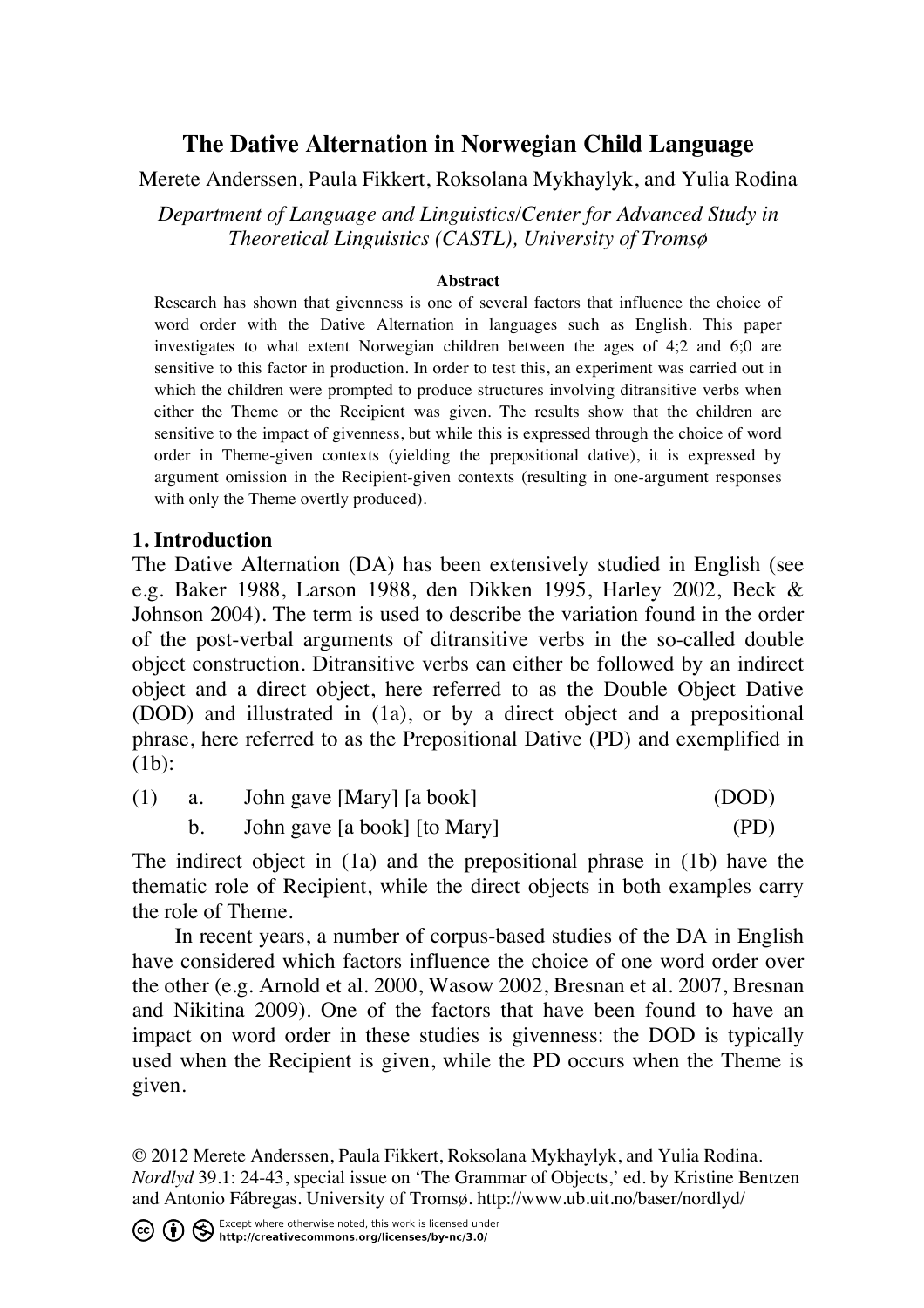This paper investigates the extent to which Norwegian children between the ages of 4;2 and 6;0 are affected by givenness in their choice of DOD or PD in Norwegian. In order to facilitate this, a semi-structured elicited production experiment was carried out. In the experimental set-up, the children were prompted to produce sentences involving the ditransitive verbs *gi* (give) and *vise* (show) in contexts where either the Recipient or the Theme had been previously introduced. The results of the study reveal that the children are sensitive to the impact of givenness. However, this is not only expressed through the choice of word order, which is what was expected; it is also apparent from one-argument responses, in which the Recipient, but not the Theme, is omitted when it is given.

#### **2. The Dative Alternation**

The Dative Alternation in Norwegian can be exemplified with the ditransitive verb *give*: (2a) is an example of the DOD structure, while (2b) is an example of the PD structure.

- (2) a. Jon ga [Marit] [en bok] *Jon gave Marit a book* 'Jon gave Marit a book.'
	- b. Jon ga [en bok] [til Marit] *Jon gave a book to Marit* 'John gave a book to Marit.'

As we can see, the DA in Norwegian is very similar to that in English, at least in the most straightforward cases, such as the ones dealt with in this work. There is one difference between the two languages, however, and this pertains to the distribution of object pronouns. In American English, there is a restriction on the distribution of pronouns in the sense that pronominal Themes may only occur in the PD and not in the DOD, as illustrated in (3). In Norwegian, on the other hand, there exists no such restriction on the distribution of pronominal Themes, nor are there any limitations on the distribution of pronominal Recipients. This is shown in (4).

- (3) a.  $*$  John gave [her] [it]
	- b. John gave [it] [to her]
- (4) a. Jon ga [henne] [den] *Jon gave her it* 'John gave it to her.'
	- b. Jon ga [den] [til henne] *Jon gave it to her* 'John gave it to her.'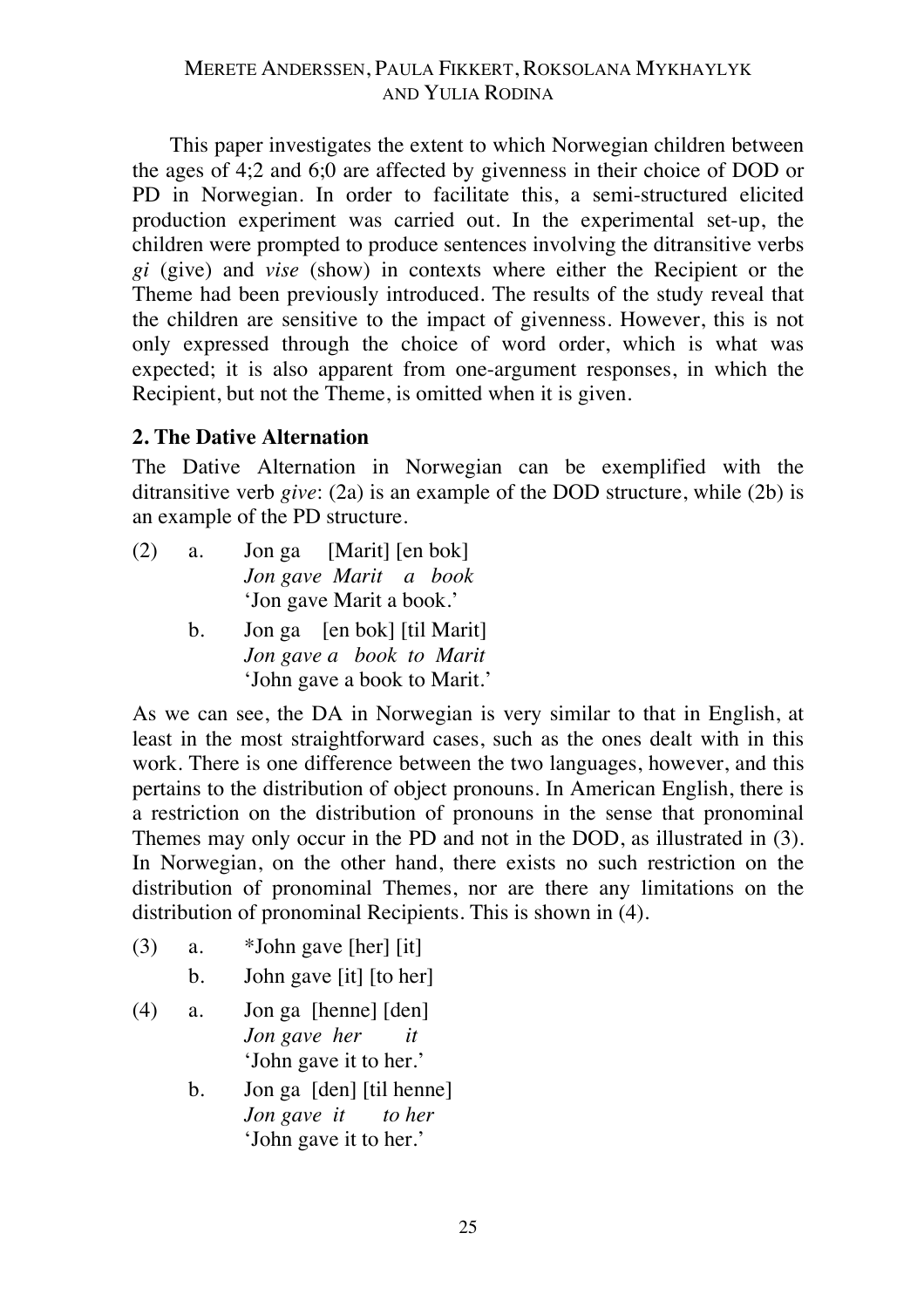Thus, even though the DA in English and Norwegian is very similar, there are some differences between the two languages with regard to the distribution of pronominal Themes that will be shown to be important for the present study.

As mentioned in the introduction, a number of studies have investigated the DA in English.Central to these studies have been two main questions: (i) whether the PD and the DOD are derivationally related or not, and (ii) which structure could be considered the basic one, if they are.<sup>1</sup> In this paper, we leave these issues aside. Instead we focus on the question of which factors determine the choice of word order.

Recent years have seen an upsurge in the number of corpus studies of structures such as the DA (e.g. Arnold et al. 2000, Wasow 2002, Bresnan et al. 2007, Bresnan & Nikitina 2009). One important reason for this is the increased availability of various electronic corpora, both written and spoken. As a result there has been a great deal of focus on the question of which factors influence the choice of word order when ditransitive verbs occur in context. A number of factors have been identified, such as definiteness, pronominality, length (weight) and givenness. Based on corpus data of spoken English, Bresnan et al. (2007) show that givenness is a significant predictor of word order with the DA. Furthermore, it is harmoniously aligned with the other factors mentioned here (see Aissen 1999), in the sense that given elements usually are either expressed by a definite DP or a pronominal element, and they also tend to be lighter than new elements. New elements are generally indefinite rather than definite or pronominal, and tend to involve longer (heavier) descriptions. Hence, in our study we decided to investigate the impact of givenness on word order with ditransitive verbs in Norwegian child language. This means that we pick out one of the factors that have been found to influence word order choices. However, as mentioned, all the factors are harmoniously aligned, and to the extent that one of these factors seems to be the cause of the others, this factor is most likely to be givenness.

### **3. Previous acquisition research**

 $\overline{a}$ 

So far, there exists no study of the DA in Norwegian child language. However, a number of studies have been carried out on these structures in English, based on both corpus and experimental data (Snyder & Stromswold 1997, Viau 2006, Roeper et al. 1981, Gropen 1989, Conwell & Demuth 2007, Stephens 2010, de Marneffe et al. 2011). To our knowledge there is

<sup>&</sup>lt;sup>1</sup> There are also a few studies of the dative alternation in Norwegian, most notably Hellan (1991), Åfarli (1992) and Tungseth (2006), and the kinds of issues discussed in these works are very similar to those dealt with in the literature on English.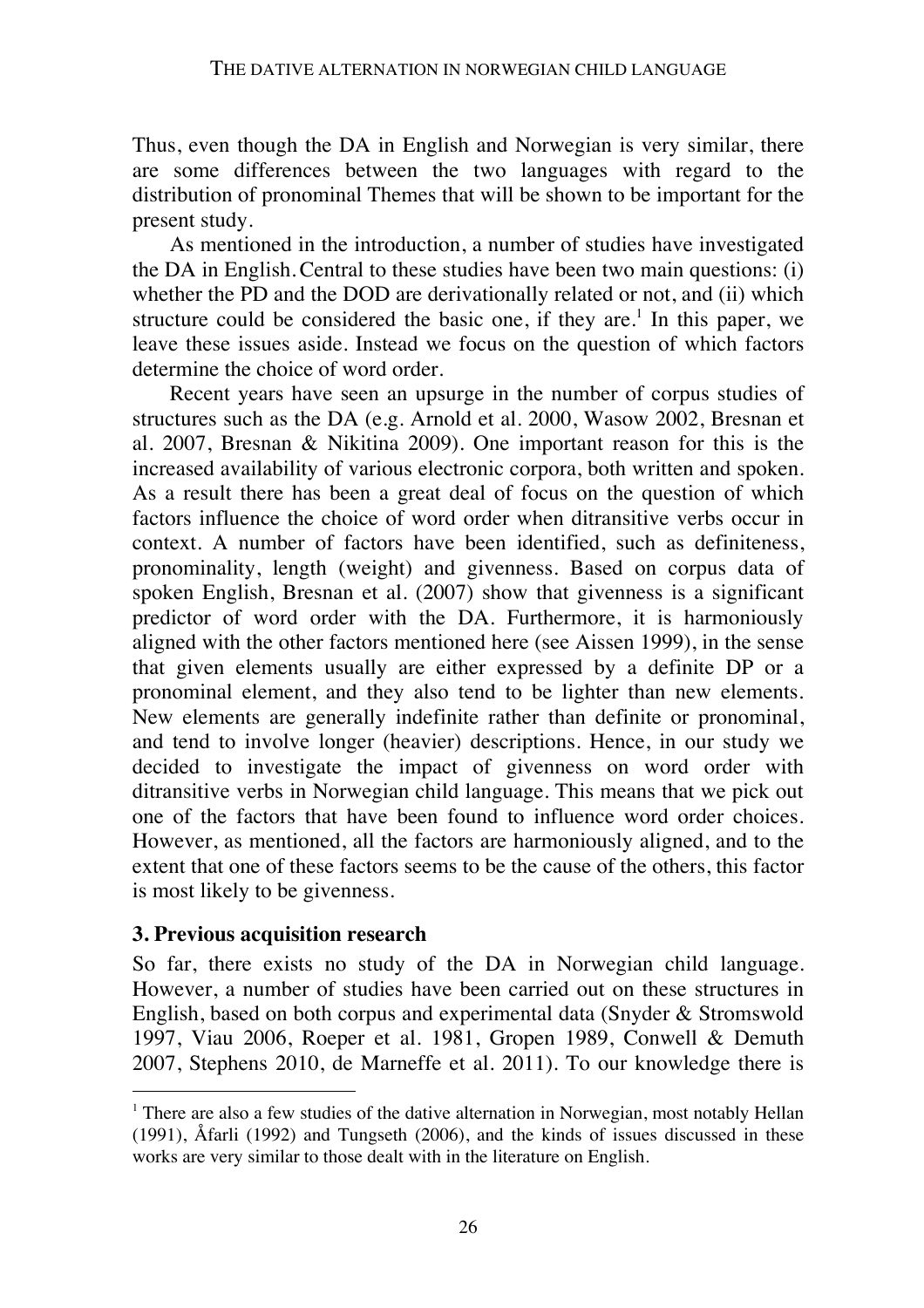only one acquisition study of a typologically different language, viz. Korean, where the two arguments are expressed by case-marked DPs (Cho et al. 2002). Due to the similarities between English and Norwegian observed in the previous section, we will base our literature review of the acquisition of the DA on English.

In the acquisition literature on the DA, there is an interesting asymmetry between corpus studies and experimental studies. On the one hand, corpus studies argue that the DOD is acquired before the PD (Snyder & Stromswold 1997, Viau 2006), suggesting that the PD is more difficult to learn than the DOD. On the other hand, experimental studies (both comprehension and production) suggest that the DOD is more difficult both to elicit and to comprehend (Gropen 1989, Conwell & Demuth 2007, Stephens 2010).

The first corpus study, Snyder & Stromswold (1997), argues that English monolinguals acquire DOD at the mean age of 2;2.5, which is about four months earlier than the PD. The authors propose a parametric account of this developmental lag, and argue that there is one parameter that alone determines the acquisition of the DOD, while a combination of this parameter with another one determines the acquisition of PDs. According to Snyder & Stromswold, this argument is also supported by the fact that DODs are acquired concurrently with V-NP-Particle constructions, while PDs are acquired concurrently with V-Particle-NP constructions. A similar delay in the acquisition of the PD is found in Viau (2006), who adopts a semantic decompositional approach according to which the DOD has CAUSE and HAVE as two primitive components, while the PD consists of CAUSE and GO. Having examined children's acquisition of verbs that decompose into primitives CAUSE (e.g. *open, close*), HAVE (e.g. *get*, *want*), and GO (e.g. *go to the store*), he argues that the delay in the acquisition of PDs may be attributed to the late acquisition of the primitive GO (revealed by the late use of directional *to* in the corpus).

Despite the fact that both DODs and PDs are found in the spontaneous production of two-year-olds, many researchers report that DODs are more difficult to elicit from children than PDs (Roeper et al. 1981, Gropen et al. 1989, Conwell & Demuth 2007).<sup>2</sup> In comprehension, DODs have been found to be erroneously interpreted as PDs before the age of four (Roeper et al. 1981). In priming studies, two- to eight-year-olds have been shown to have

 $\overline{a}$ 

<sup>&</sup>lt;sup>2</sup> As mentioned in Snyder & Stromswold (1997), there are some earlier comprehension and imitation studies that were carried out in the 1970s and 1980s (Cook 1976, Osgood & Zehler 1981, inter alia). These studies report that preschool English-speaking children have more difficulty comprehending and imitating DODs than PDs. However, various researchers notice that the methodology used in these studies may cast doubt on the results.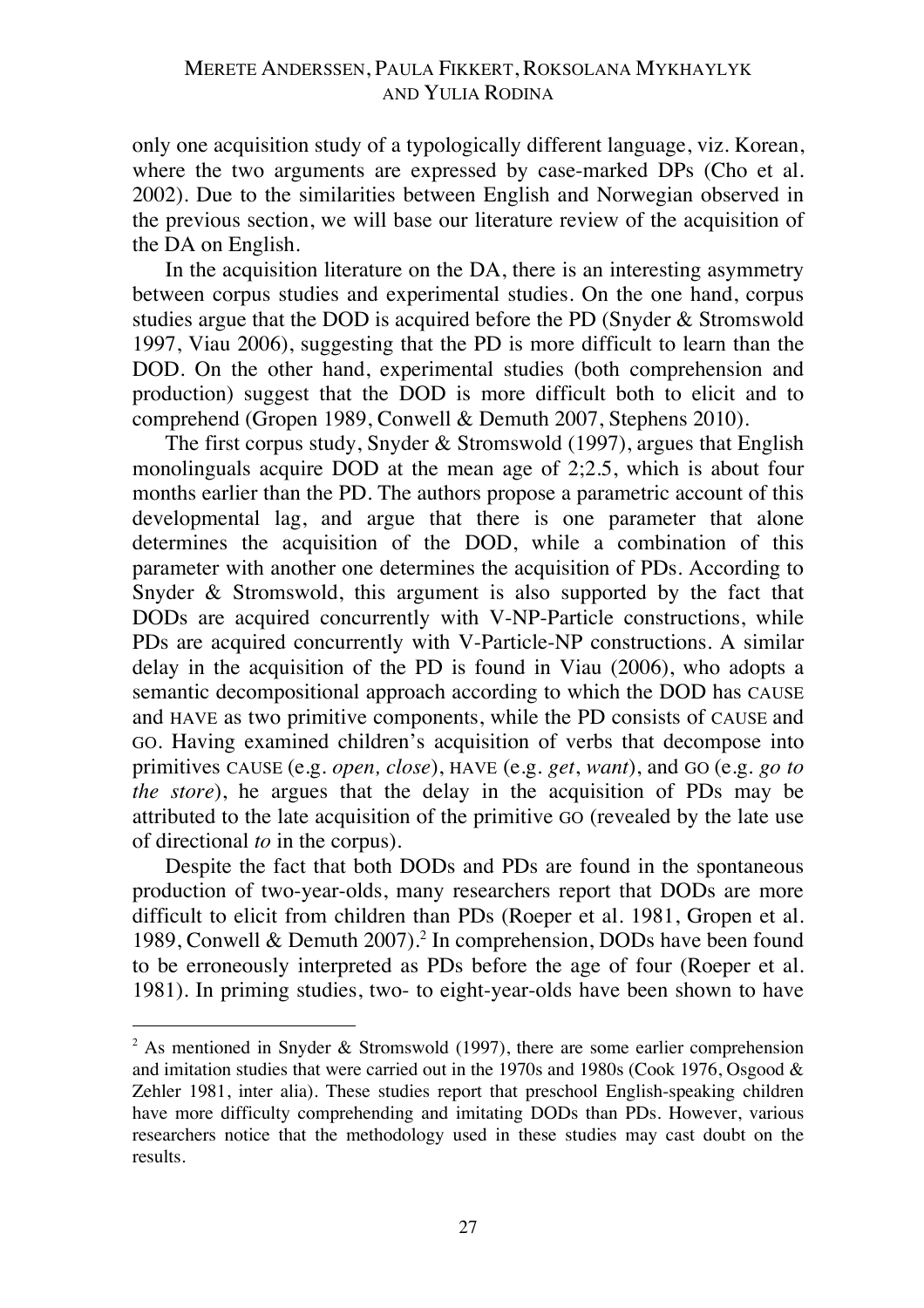productive use of DODs and PDs with novel verbs in the unmodelled condition, i.e. they are able to use novel verbs with the DOD if they had heard them with the PD and vice versa (Gropen et al. 1989, Conwell & Demuth 2007). However, Conwell & Demuth observe that the children are more innovative with PDs than with DODs, as they are much more likely to go from a modelled DOD to a PD, than the other way around. Conwell & Demuth consider several possible explanations of this asymmetry in terms of weight, pronominalization effect, and the frequency of occurrence of the verbs in a particular construction, but find no satisfactory explanation for this phenomenon.

In an elicited production study of the DA in English, Stephens (2010) also finds an asymmetry in the word order choice of four-year-old children. Since the set-up of her investigation is similar to ours, we will go into it in more detail. Stephens examined givenness effects with four alternating dative verbs: *give, show, read,* and *throw.* According to her results, givenness has a significant effect in both Theme-given and Recipient-given contexts, but to different degrees (statistics compared to the baseline, in this case, the agent-given condition). While Theme-givenness has a categorical effect, yielding PDs 100% of the time, Recipient-givenness has a small effect, as DODs were produced in only 58% of these contexts. <sup>3</sup> This is similar to the results of Gropen et al. (1989)'s study of novel verbs, where Theme-questions were answered with the PD 88% of the time, while Recipient-questions were answered with the DOD only 44% of the time. Stephens suggests that Theme-givenness has a bigger effect on word order than Recipient-givenness due to the asymmetric restrictions on the placement of Theme and Recipient pronouns in English discussed above (*I gave it to him* vs. \**I gave him it*). Note that this explanation for the asymmetry between the PD and the DOD in experimental studies makes fairly strong predictions for the DA in Norwegian child language; we would not expect to find the same asymmetry in Norwegian, due to the fact that there is no restriction on pronominal object placement in this language. Yet, a similar asymmetry in word order choice is in fact observed in our study, and we provide an alternative explanation for this here.

### **4. The Present Study**

 $\overline{a}$ 

The main aim of the present study is to determine to what extent Norwegian children's choice of DOD or PD in language production is influenced by givenness. As reported in section 2, a number of studies have shown that for

<sup>3</sup> Note that these results are based on the verbs *give, show,* and *read,* since *throw* only occurred in PDs*.*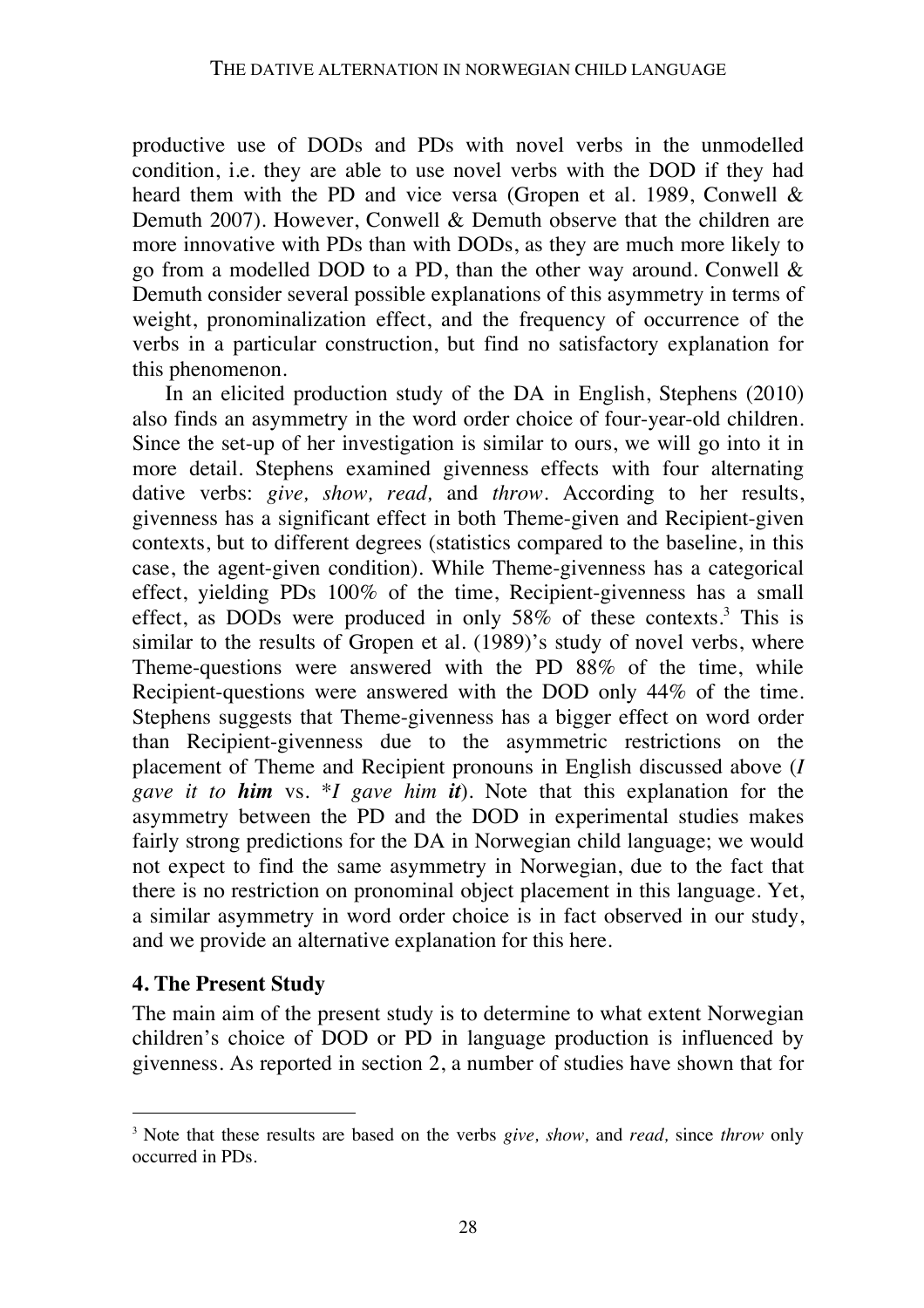adult English speakers, the choice of word order in these structures is affected by pragmatics, especially by givenness (Wasow 2002, Bresnan et al. 2007, Bresnan & Nikitina 2009, Rappaport Hovav & Levin 2008 and many others). Given that Norwegian children (like children acquiring other languages) have been shown to be aware of pragmatic factors early on (e.g. Westergaard 2003, Anderssen 2006, Westergaard 2009 and Anderssen et al. 2010), we expect them to be sensitive to these factors when it comes to the DA as well. This means that in a context in which the Recipient has been previously introduced, the children should produce the DOD, while in contexts in which the Theme is given, we expect the children to produce the PD.

Furthermore, recall from section 3 that experimental studies of the DA in English child language revealed that English children are more likely to produce the PD when the Theme is given than they are to produce the DOD in Recipient-given contexts (cf. Gropen et al. 1989 and Stephens 2010). Recall also that Stephens (2010) suggested that the reason for this asymmetry was the more restricted distribution of pronominal Themes compared to pronominal Recipients in English, which makes the DOD illegitimate with a pronominal (direct object) Theme (*\*he gave her it*). However, as discussed in section 2, no such restriction exists in Norwegian, and as a consequence, we would not expect to find the same asymmetry in the production of PDs and DODs in the Norwegian child language data.

Hence, the goals of the present study are two-fold; to test whether Norwegian children pay attention to givenness when they make their choice of word order with alternating ditransitive verbs, and to probe whether they exhibit the same kind of asymmetry with the PD and the DOD as English speaking children. In order to answer these questions, we designed an experimental semi-structured elicitation task, which is described in the next section.

### **5. Method**

#### *5.1 Participants*

24 monolingual Norwegian-speaking children participated in the study. The group included 15 girls and 9 boys. The children were aged between 4;2 and 6;0. They live in the city of Tromsø and have grown up with Norwegianspeaking parents. All the children attended a local day care centre, from which they were recruited to the study and where they were tested.

#### *5.2 Materials and Stimuli*

The methodology used in the present study was based on a method developed to elicit DOCs from adult speakers of Dutch in order to test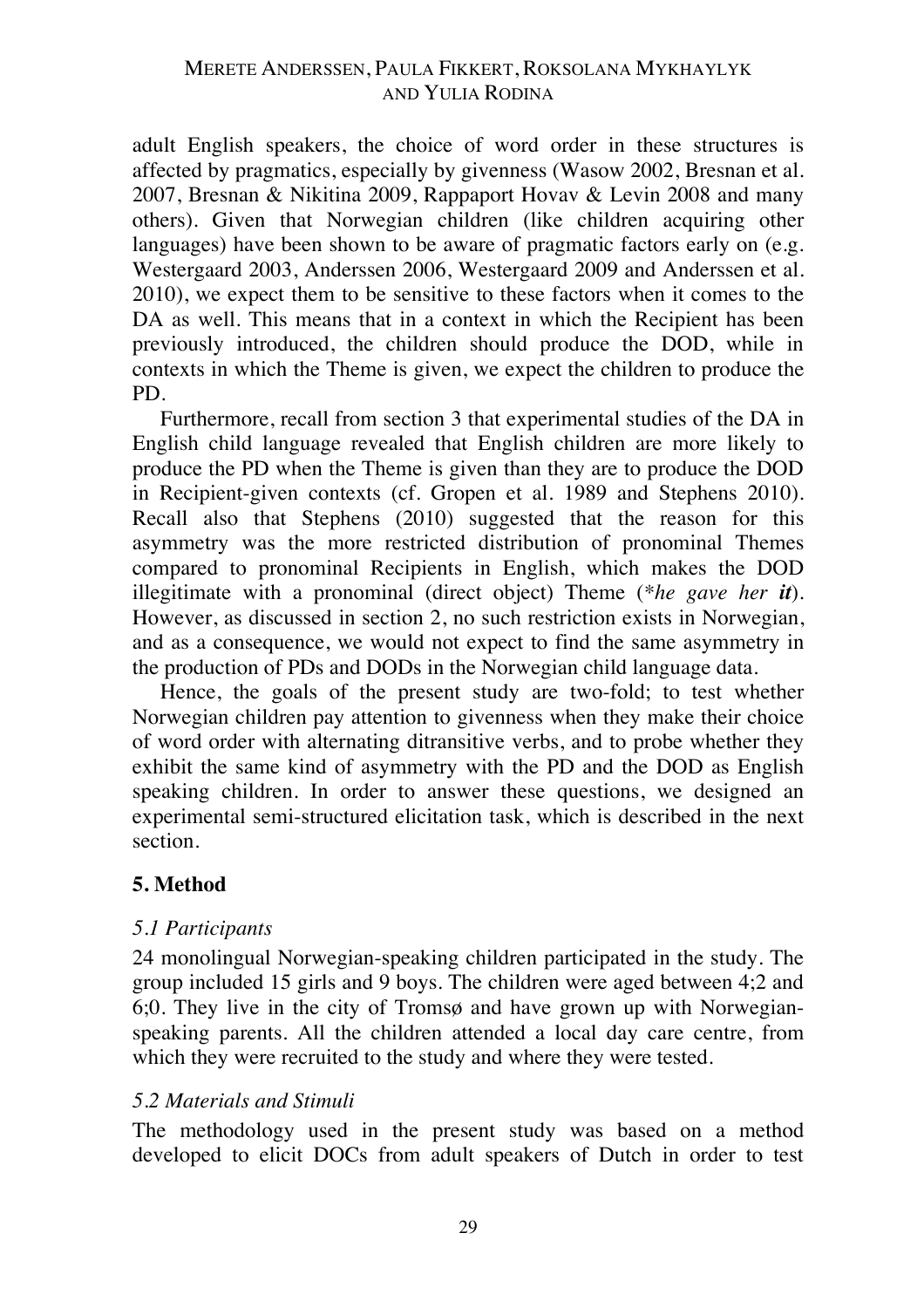effects of givenness on the Dative Alternation (Fikkert 2011). The set-up for the current child-directed experiment was somewhat less complex than the original experiment and semi-structured in the sense that it was an openended elicitation task. The participants were guided by the experimenter to tell stories to a hand puppet (Elmo) based on several series of pictures. All the picture series consisted of 3-4 pictures, including at least (and usually only) one picture involving a ditransitive action. The pictures were presented in the form of a slide show on the computer screen. The lexical material consisted of two verbs (*give* and *show*) and a number of noun phrases, functioning either as Theme or Recipient (e.g., *worm, stick, star, skates, scarf, car, fish, shell, hen, hare, sister, boy*). After hearing a short description of what the story was about, the participants were asked to tell the story to the hand puppet, who could not see the pictures. This involved going through each picture series one slide at the time and recounting what was happening in the relevant picture. The experimenter would help the child along whenever this was needed. The task was administered in two short sessions, so that the children would not get tired and would remain responsive.

The stimuli consisted of two conditions: Recipient-given (RC) and Theme-given (TC). Each condition included six contexts (three with the verb *give* and three with the verb *show*) triggering use of a certain word order structure, as shown in Table 1.

| Twore It Content types and target responses.<br><b>Condition</b> | <b>Context type</b>          | <b>Target argument structure</b> |
|------------------------------------------------------------------|------------------------------|----------------------------------|
| RC                                                               | Recipient (IO) is introduced | IO DO                            |
| TC                                                               | Theme (DO) is introduced     | DO PP                            |

**Table 1.** Context types and target responses.

Each participant was tested on 12 test items  $(6 RC + 6 TC)$  in a randomized order, so that a total of 288 responses were expected from the 24 child participants.

Let us now consider in more detail how the story-telling design was used. In the experimental situation, the adult experimenter would start by giving the title and a brief summary of the story, and then the experiment would be carried out as described in (5) and (6) below.

The context presented in (5) exemplifies the Recipient-given condition with the verb *give*. To ensure that the Recipient was given, the Recipient would be introduced prior to the context in which the ditransitive activity was described. In these contexts it was important to make sure that the children explicitly mentioned the Recipient (*a hen*), as illustrated in the dialogue accompanying the first picture. The Theme (*a worm*) appears in the target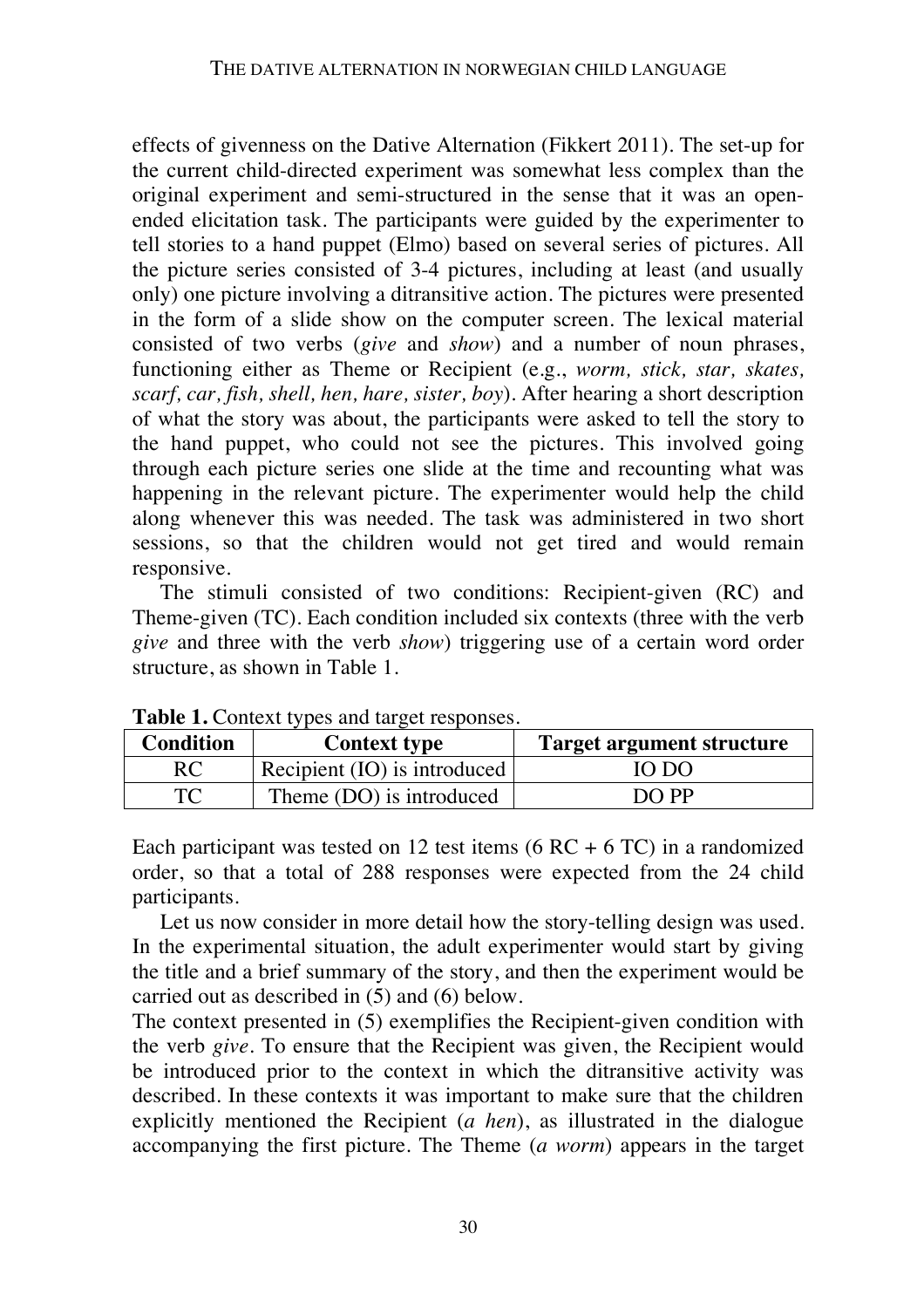picture only, and thus it is new information for the speaker (Child) and the hearer (Elmo). Such contexts were expected to trigger the use of the Double Object Dative.<sup>4</sup>

- (5) RC: Recipient-given context
- Exp: This story is about a boy Peter. His grandparents live on a farm. Peter likes to help them when he visits. Look, here is Peter. Can you tell Elmo what he is doing?
- Child: He is gathering eggs.
- Exp: Can you tell Elmo who laid the eggs?
- Child: **The hen**.

 $\overline{a}$ 

- Exp: Akkurat. Kan du fortelle Elmo hva Peter gjør nå? 'Right. Can you tell Elmo what Peter is doing now?'
- Child: **Han gir høna en mark**. *He gives hen.the a worm* 'He is giving the hen a worm.'





The TC contexts (described in (6)) were presented according to the same procedure (here illustrated with an example involving the verb *show*) but in these contexts, the child would be shown the Theme (*a dummy*) and prompted to mention it before the picture of the ditransitive event was introduced. In this condition, the Recipient (*a duck*) would be introduced with the picture describing the ditransitive event. The target response for this context is the Prepositional Dative.

<sup>4</sup> In the experimental design, a DOD construction with the verb *tell* was used to elicit the target sentence. In fact, in Norwegian this verb is often used mono-transitively, unlike *tell*  in English (as in the equivalent of *John told that he was tired*)*.* Although *tell* is ditransitive in our stimuli, we used the same question in both conditions, and the results do not show any priming effect of this structure.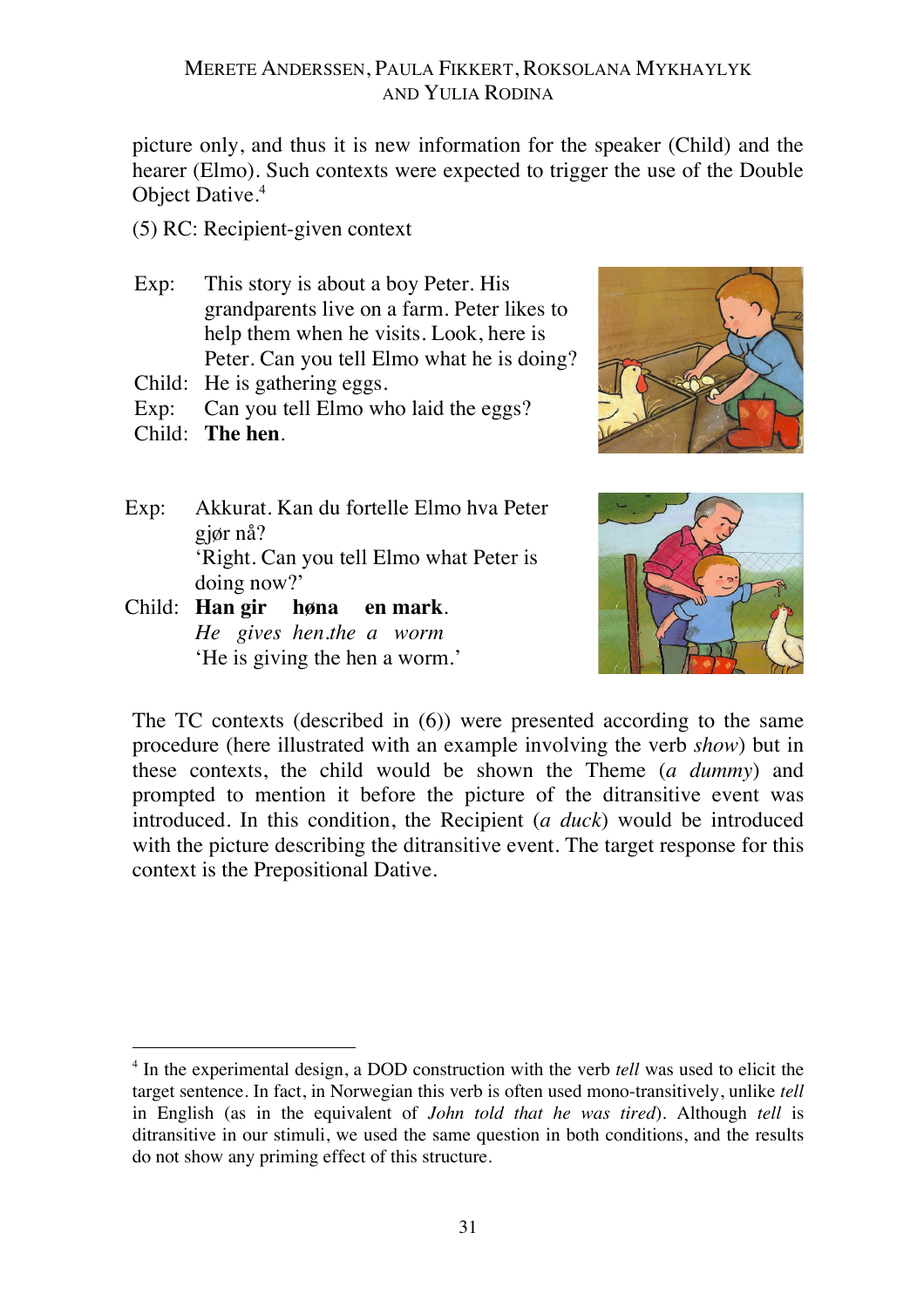- (6) TC: Theme-given context
- Exp: This story is about Paul. Look, here he is, going for a walk. But look, he has something in his mouth. Can you tell Elmo what he has in his mouth?

Child:**A dummy**.

- Exp: Akkurat. Kan du fortelle Elmo hva Peter gjør nå? 'Right. Can you tell Elmo what Paul is doing now?'
- Child: **Han viser smokken til en and**. *He shows dummy.the to a duck* 'He is showing the dummy to a duck.'





The goal of our design was to elicit linguistic data that would replicate the Dative Alternation as it is found in natural speech. It should be noted, however, that during the elicitation procedure the children sometimes were assisted to ensure that they produced the target sentence. For example, if the child failed to answer the question accompanying the second picture in (6), the experimenter would say: *What is he doing? He's showing…* This kind of prompting was especially useful with children who were very shy and hesitant to answer the questions, but also with children who tended to be a bit too elaborate in their replies. In such cases, the participants would produce utterances in which either the subject or both the subject and the verb were omitted. However, as these utterances included the two elements that we wanted to test the order of, they have been included in the study. Furthermore, these structures also exhibited the relevant kind of word order alternation, so it is unlikely that these responses had any effect on the experimental results. All the responses were recorded, transcribed, coded and analysed as presented below.

#### **6. Results**

The two conditions in the experimental design tested the effect of Themegiven and Recipient-given contexts on word order with the Dative Alternation. In this section, the results of the experiment are analysed with regard to types of responses. As will become clear, there are mainly two types of responses: One type included both arguments, and hence will be analysed according to whether givenness can be said to have an effect on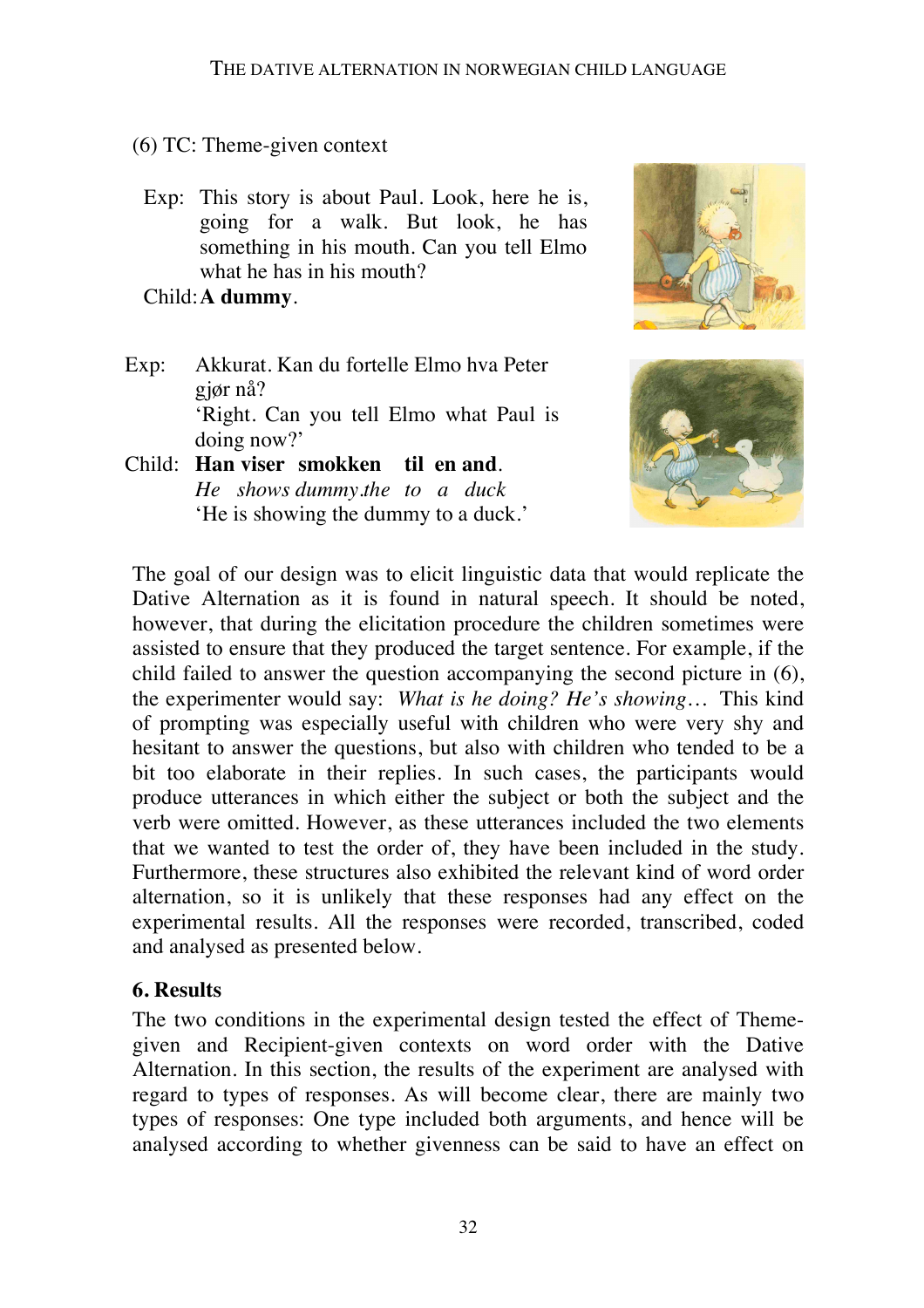word order choice. However, somewhat unexpectedly, there was also a high proportion of one-argument responses, and these results will be considered in light of which types of elements are omitted and in which contexts this occurs.

## *6.1 Types of Responses*

The total number of relative responses elicited from the children in both conditions was 247 out of 288 possible. <sup>5</sup> As mentioned, contrary to expectations, the children did not always produce two-argument responses; there was also a high proportion of one-argument replies. However, there was a striking difference between the two conditions in this respect. As shown in Table 2, most of the structures in the Theme-given condition included two arguments (80%), while a large percentage of responses in the Recipient-given condition had only one argument (56%).<sup>6</sup>

| <b>Condition</b>   | Two arg, $\%$ (N) | One arg, $\%$ (N) | Total, N |
|--------------------|-------------------|-------------------|----------|
| RC:Recipient-given | 44\% $(53)$       | 56\% (69)         | 122      |
| TC: Theme-given    | 80\% (100)        | $20\%$ (25)       | 125      |
| Total              | 62\% (153)        | 38 $% (94)$       | 247      |

**Table 2.** One and two argument responses in two conditions

Naturally, it was only possible to analyse word order patterns for those responses that included both arguments. Such responses constituted 62% of the data, and they are discussed in detail below.

 $\overline{a}$ <sup>5</sup> The remaining 41 responses (14% 41/288) were either irrelevant (not involving a ditransitive verb) or contexts in which no response at all was given. An example of the former would be if a child described the target picture, such as (5) above, by using some other grammatical structure than the DA. In the case of (5), one example of this would be *Peter fed the hen. Feed* is not a ditransitive verb in Norwegian.

 $6$  As was mentioned in section 5, the investigator would sometimes prompt the children by starting the target sentence for them by saying either *he's showing…* or *he's giving…* to make sure the correct verb was used. This was done in 115 of the 247 relevant responses (46.5%). Consequently, in these examples, the children's responses did not include verbs. In Table 2 and subsequent tables in this paper both responses with and without verbs have been included. The reason for this is that the exclusion of these results had little impact on the percentages. To illustrate this, an overview of the results with the prompted responses excluded is provided in the appendix.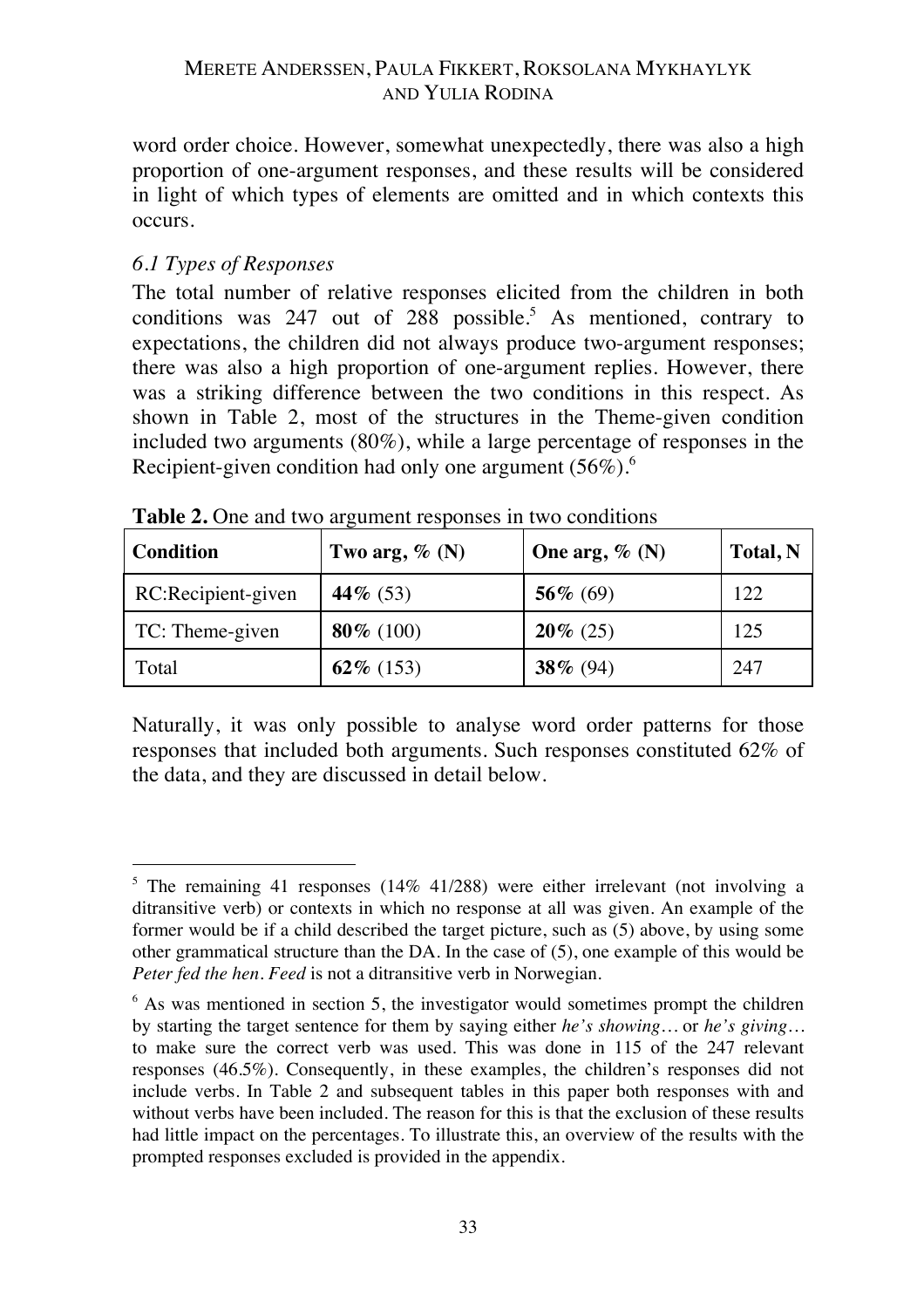## *Word Order Patterns*

The children were expected to produce full sentences comprising a subject, a verb, a Theme (Direct Object) and a Recipient (Indirect Object or Prepositional Phrase), either in the order S-V-DO-PP (the PD, illustrated in 7) or S-V-IO-DO (the DOD, illustrated in 8).

- (7) det er Petra ho viser **løva til han bestevennen** (U5 5;8.10) *it is Petra she shows lion*  $_{DEF}$  to he best.friend. 'It is Petra, she is showing the lion to her best friend.'
- (8) han gir **storesøstra fotballsko** (U21 4;9.4) *he* gives big.sister.<sub>DEF</sub> football.shoe<sub>INDEF</sub> 'He is giving his older sister a football shoe.'

However, as mentioned in the methodology section, the experimenter would occasionally start the target sentence for the children for various reasons. As a result, the children would occasionally produce structures in which the subject or both the subject and the verb were omitted. Examples of such sentences are shown in (9), and these structures were also considered for the analysis of the word order patterns.

| (9) | a.             | viser sommerfugelen til musa                  | (U125; 8.11)  |
|-----|----------------|-----------------------------------------------|---------------|
|     |                | shows butterfly. $_{DEF}$ to mouse $_{DEF}$   |               |
|     |                | '(He) is showing the butterfly to the mouse.' |               |
|     | b.             | vise Karsten tegninga                         | (U36 4; 10.4) |
|     |                | shows Karsten drawing $_{DEF}$                |               |
|     |                | '(She) is showing Karsten the drawing.'       |               |
|     | $\mathbf{c}$ . | en lang pinne til kanin                       | (B14.5;4.22)  |
|     |                | a long stick to rabbit                        |               |
|     |                | '(He is giving) a long stick to the rabbit.'  |               |

The group results with regard to the effect of givenness on word order are summarized in Table 3, which shows that there is a clear asymmetry in the use of word order patterns between the two conditions. The TC contexts, in which the Theme has been previously introduced, trigger the use of the PD more often than the DOD: 75% vs. 25%. A preference for PD structures over DOD structures is also evident in RC contexts, but to a much lower degree: 57% vs. 43%.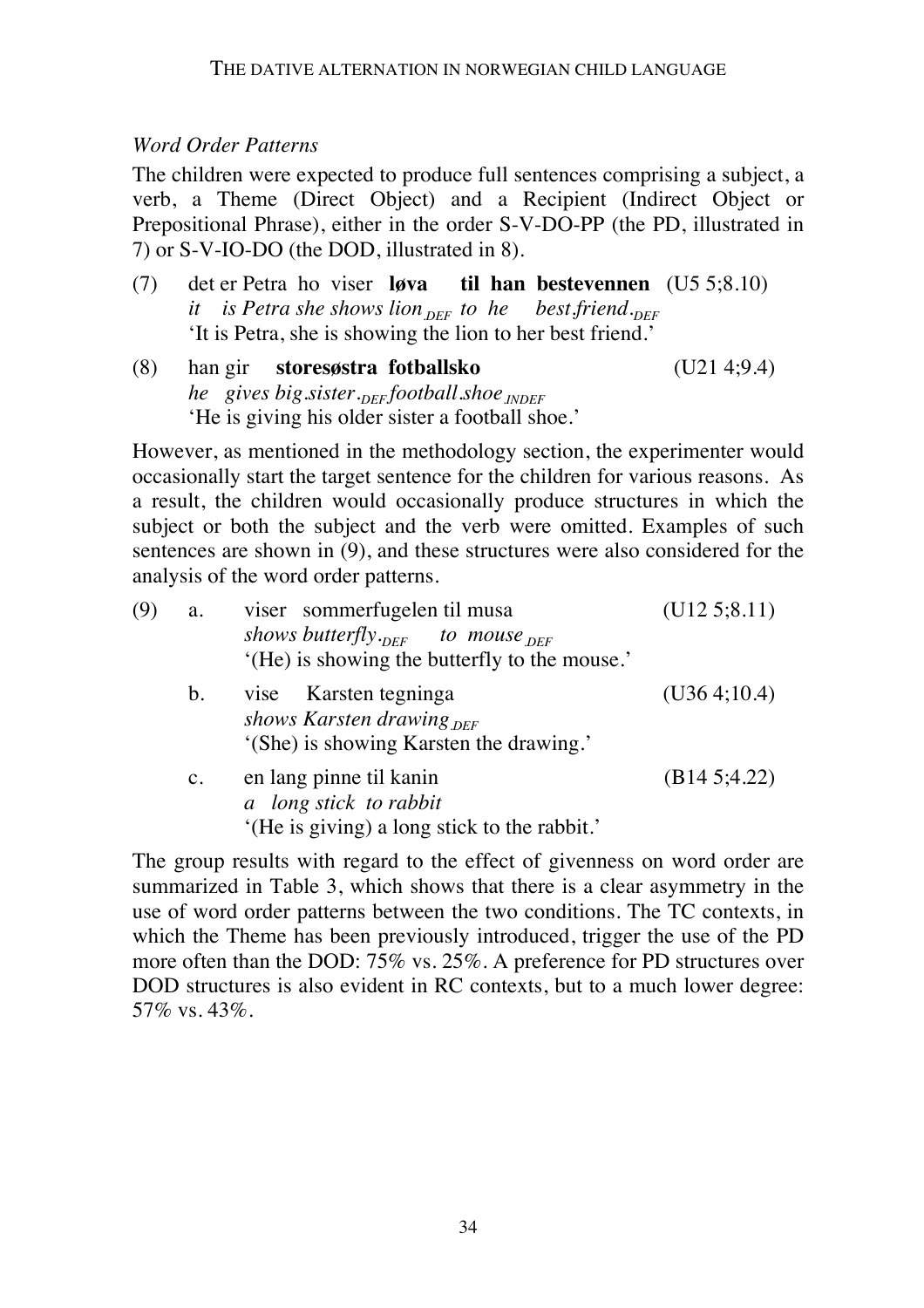| <b>Condition</b>                      | $PD, \%$ (N) | DOD, $\%$ (N) | Total, N |
|---------------------------------------|--------------|---------------|----------|
| RC: Recipient-given<br>(target - DOD) | $57\%$ (29)  | 43 $\%$ (24)  | 53       |
| TC: Theme-given<br>(target - PD)      | $75\%$ (75)  | $25\%$ (25)   | 100      |

**Table 3.** Distribution of two types of word orders across conditions.

The statistical analysis of these data reveals that the context has a significant main effect on the choice of word order (Student's t-Test: *p*=0.002): PDs are more likely to occur when the Theme is given than when the Recipient is given, and DODs are more likely to occur when the Recipient is given than when the Theme is given. However, within conditions, only Theme-givenness is likely to be a reliable predictor of word order (the PD is used considerably more often than DOD, 75% vs. 25%); Recipient-givenness, however, results in DODs at chance (43%). These results lead to a preliminary conclusion that the givenness effect on word order is evident only in Theme-given contexts. However, such an asymmetry might also be due to the low number of two-argument responses in the Recipient-given condition (53/122) and thus the children's other responses have to be analysed as well.

### *6.3 Argument Omissions*

As shown in Table 2 above, one-argument responses comprise 38% of the total data (94/247). Examples of these responses are given in (10), where (10a) illustrates the omission the Theme *butterfly* in a Theme-given context and (10b) the omission of the Recipient *Karsten* in a Recipient-given context.

| $(10)$ a. |             | vise musa                       | (B165; 9.20) |
|-----------|-------------|---------------------------------|--------------|
|           |             | shows mouse <sub>DFF</sub>      |              |
|           |             | '(He) is showing the mouse.'    |              |
|           | $b_{\cdot}$ | vise tegninga                   | (U455;8.9)   |
|           |             | shows drawing $_{DEF}$          |              |
|           |             | '(She) is showing the drawing.' |              |

A closer look at the group data in Table 4 reveals an asymmetry with regard to which argument is omitted. On the whole, omitted Themes constitute only 15% (14/94) of all one-argument responses, while omitted Recipients constitute 85% (80/94). Crucially, the highest number of omitted Recipients is found in the Recipient-given condition (61/80), as compared to the number of omitted Recipients in the Theme-given condition (19/80).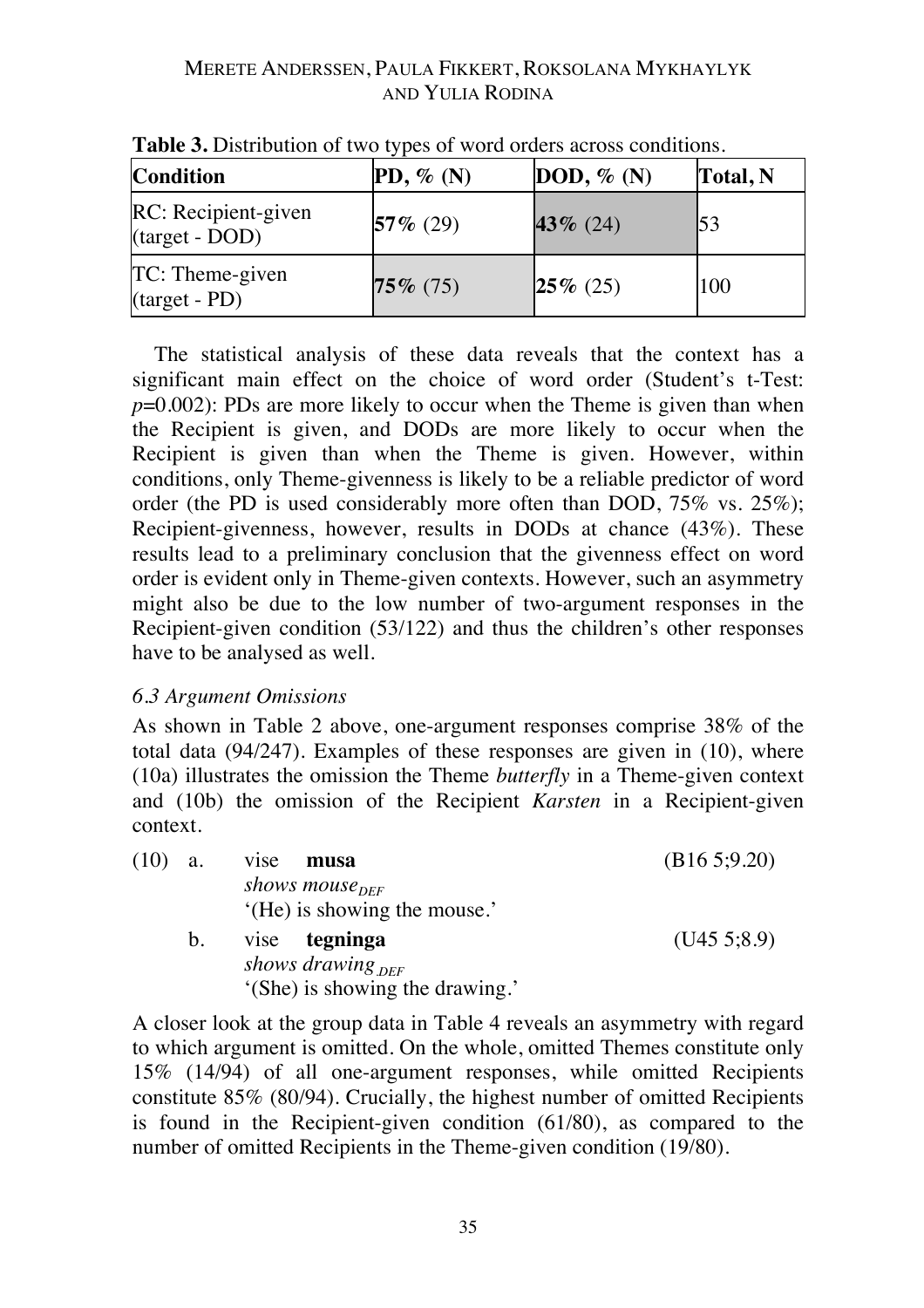|                   | <b>RC:</b> Recipient-given | TC: Theme-given | <b>Total</b> |
|-------------------|----------------------------|-----------------|--------------|
| Recipient omitted |                            |                 |              |
| Theme omitted     |                            |                 |              |

**Table 4.** Number of omitted arguments across condition

As also shown in Table 4, Themes are infrequently omitted in both conditions, and are not more likely to be dropped in Theme-given contexts.

Summarizing, these results show that children omit both Themes and Recipients, but the latter are omitted much more frequently than the former. Furthermore, Recipients are more likely to be omitted when they have been previously introduced, while givenness does not seem to have an effect on the omission of Themes.

## **7. Discussion**

In Section 4 we hypothesized that if Norwegian children's choice of word order in the Dative Alternation is affected by givenness, they should show a preference for PDs in contexts where the Theme is given and a preference for DODs in contexts where the Recipient is given. Our results are not straightforward, since the effect of givenness on word order is shown to be prominent in the Theme-given contexts, where PDs are produced at a rate of 75%, but not in the Recipient-given contexts, where DODs are produced at a rate of only 43%.

These results are parallel to those of Stephens (2010) who observes a very similar asymmetry in the dative construction choice of Englishspeaking four-year-olds. In her study, givenness had a categorical effect in Theme-given contexts, where PDs were produced at a rate of 100%; however, the effect of givenness in Recipient-given contexts was only marginal, as DODs were produced there at a rate of 58%. Stephens suggests that this asymmetry in word order choice may be due to the asymmetric restriction on pronominal Theme vs. Recipient placement in American English illustrated in (11) and (12) (from Stephens 2010:102).

- (11) a. She read the boy a book.
	- b. ??She read the boy it.
	- c. ??She read him it.
- (12) a. She read a book to the boy.
	- b. She read a book to him.
	- c. She read it to him.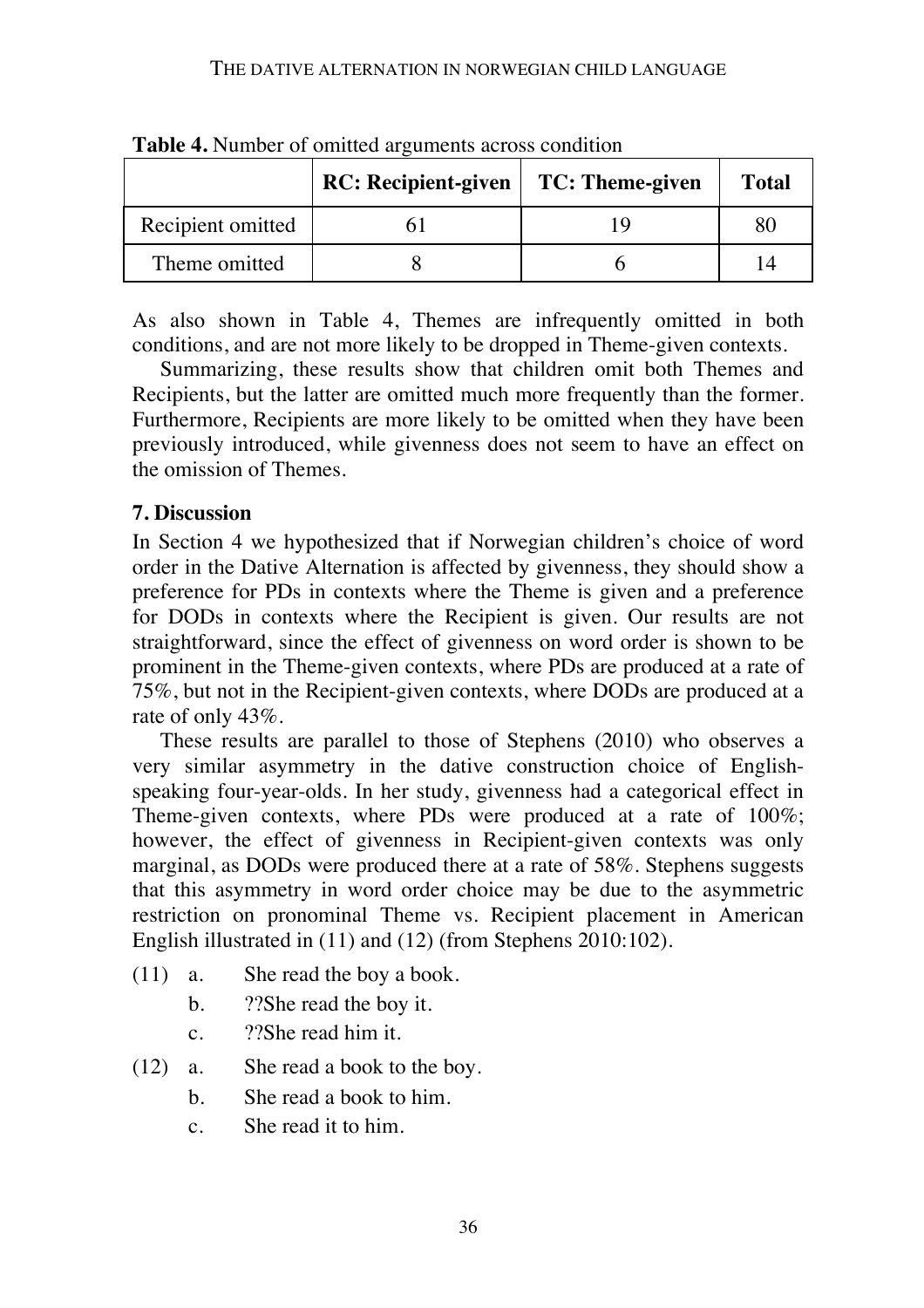This assumption is based on the observation that givenness has a strong correlation with pronominality (and definiteness) in the child language data, in the sense that over 80% of the arguments were realized as pronouns and pronominal Themes always occurred first, i.e. in PDs, regardless of whether the Theme was given or new. Given this categorical effect of Themepronominality, Stephens concludes that it may be that givenness influences the dative construction choice indirectly via pronominality. In other words, the reason why Theme-givenness had a stronger effect than recipientgivenness is the asymmetric restrictions on the placement of Theme and Recipient pronouns in English.

As mentioned in section 4, if a similar asymmetry is found in the Norwegian data, it cannot be explained in terms of the syntactic restrictions on pronominal Themes, as these may freely occur in both DODs and PDs in Norwegian (cf. the discussion in Section 2 and example (4), repeated here as (13)):

- (13) a. Jon ga [henne] [den] *Jon gave her it* 'John gave it to her.'
	- b. Jon ga [den] [til henne] *Jon gave it to her* 'John gave it to her.'

In the Norwegian data, object pronouns occur in 52% (80/153) of all twoargument responses produced by the children. Table 5 shows the distribution of object pronouns in the two conditions. The total number given in the table does not include 14 pronominal objects that occurred in prn>prn responses. Consequently, Table 5 provides an overview of the 66 responses in which *one* of the arguments is realised by a pronoun. It is clear from these data that pronominal objects tend to occur as the first argument: this is true of 57 of the 66 responses  $(39+18$  in Table 5). Furthermore,  $86\%$   $(57/66)$  of the time, pronouns are used to refer to given arguments (these numbers are highlighted in the table). Thus, similarly to Stephens, we can conclude that givenness has a strong correlation with pronominality in the Norwegian children's data. However, there are also five pronominal Themes (marked in bold in Table 5) that occur as the second argument in the Norwegian data (cf.  $(13a)$ ). This is something that is ungrammatical in English (see  $(11b, c)$ ) and that English children do not do according to Stephens. The fact that Norwegian children occasionally place pronominal Themes last reveals that they make use of all the options allowed by the target grammar.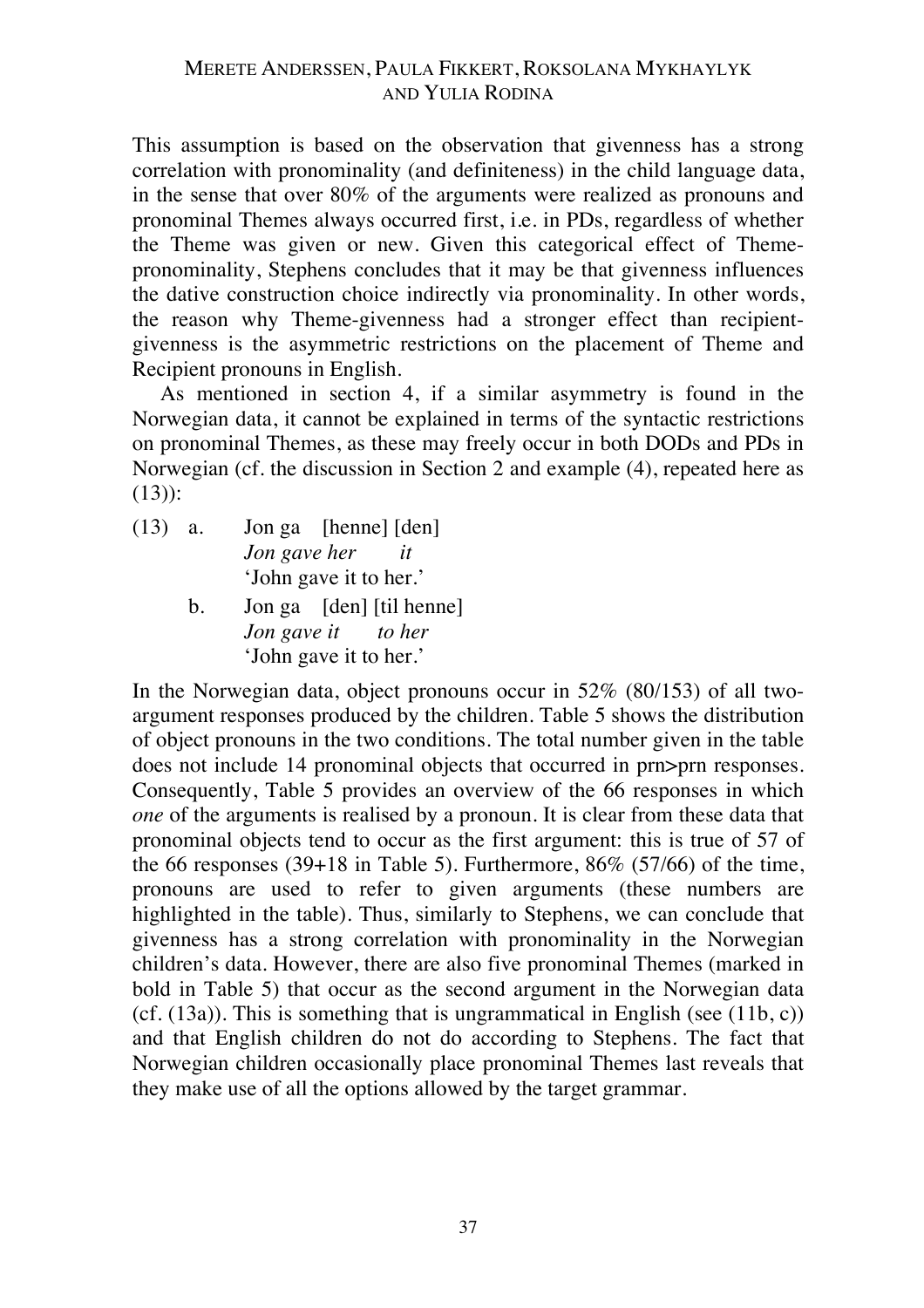#### THE DATIVE ALTERNATION IN NORWEGIAN CHILD LANGUAGE

| $\frac{1}{2}$ | <b>Theme-given</b><br>(PD-target) |        | <b>Recipient-given</b><br>(DOD-target) |        | <b>Total</b> |
|---------------|-----------------------------------|--------|----------------------------------------|--------|--------------|
|               | prn > NP                          | NP>prn | prn > NP                               | NP>prn |              |
| <b>PD</b>     | 38                                |        |                                        |        | 49           |
| <b>DOD</b>    |                                   |        |                                        |        |              |
| Total         | 39                                |        |                                        |        | 66           |

**Table 5.** The distribution of pronominal objects in the children's data,  $excluding$  prn $\geq$ prn responses  $(N)$ 

Given the distribution of pronominal Themes in our experimental data and the fact that there is no asymmetric restriction on the placement of Theme and Recipient pronouns in adult Norwegian, the asymmetry in the construction choice that we observe in the Norwegian children's data must have a different explanation.<sup>7</sup> We further suggest that this asymmetry is directly related to the patterns of argument omission observed in our data, and more specifically, to the low number of two-argument responses in the Recipient-given condition. In Table 4, we showed that Themes are less likely to be omitted than Recipients. In Table 6 this result is compared to the distribution of one-argument responses in the NoTa corpus of spoken adult Norwegian that has been searched for structures containing the verbs *gi* 'give' and *vise* 'show'.89

|             | Recipient omitted, $N \mid$ Theme omitted, N |            | Total, N |
|-------------|----------------------------------------------|------------|----------|
| Our study   | 80(85%)                                      | $14(15\%)$ | 94       |
| NoTa corpus | 47 (100%)                                    |            |          |

**Table 6.** Argument omissions in the experimental data and the NoTa corpus

 $\overline{a}$ 

 $<sup>7</sup>$  Naturally, we cannot draw any conclusion about whether the different distribution of</sup> pronominal Themes and Recipients in English can explain the asymmetry in English child language. However, the Norwegian results suggest that we might need a different account for the behaviour of the English children as well.

<sup>8</sup> NoTa - Oslo Norsk talespråkskorpus - Oslodelen, Tekstlaboratoriet, ILN, University of Oslo http://www.tekstlab.uio.no/nota/oslo/index.html

<sup>&</sup>lt;sup>9</sup> Please note that Table 6 was included to show that there is a difference between the omission of Themes and Recipients in adult Norwegian in the sense that the latter but not the former can be omitted.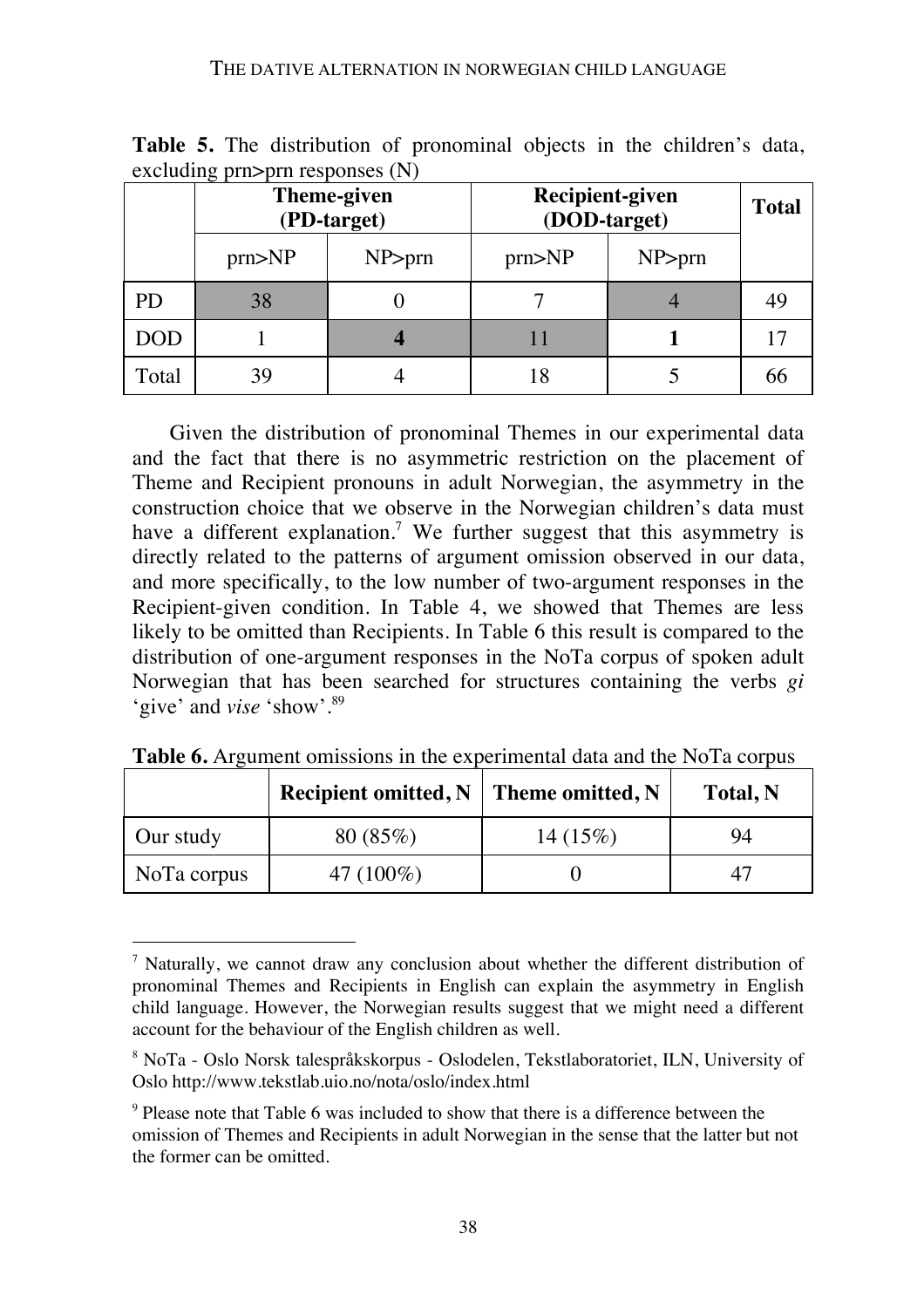As shown in Table 6, Themes are never omitted by adults, while Recipients are omitted rather frequently. We can thus conclude that the children's unwillingness to omit Themes mirrors the behaviour of adults. Importantly, the data presented in Table 4 also show that the vast majority of contexts in which Recipients are omitted are contexts in which the Recipient is given (76% 61/80), and in which it thus is more natural to do so.

To draw all the results together, let us consider the distribution of all types of responses produced by the children in the two conditions. This is summarized in Figure 1 below. When it comes to the question of argument omission, Figure 1 shows that Recipients are omitted 50% of the time when they represent given information and only 15% of the time when they represent new information.



**Figure 1.** Types of responses in Recipient- and Theme-given contexts

Most importantly, however, the data presented in Figure 1 show that the majority of responses in both conditions were pragmatically felicitous: This is true of 70% of the total responses in RC (20% were DODs and 50% were structures in which Recipients were omitted). Similarly 65% of the responses in TC were pragmatically appropriate (60% were PD and 5% were structures in which Themes were omitted). This suggests that the children's behaviour is largely target-like in both conditions: in the Theme-given context, this is mainly shown by word order choice, and in the Recipientgiven contexts, it is mainly expressed through the omission of the given argument. To put it differently, the fact that the children choose to omit given information in the Recipient-given contexts rather than use the non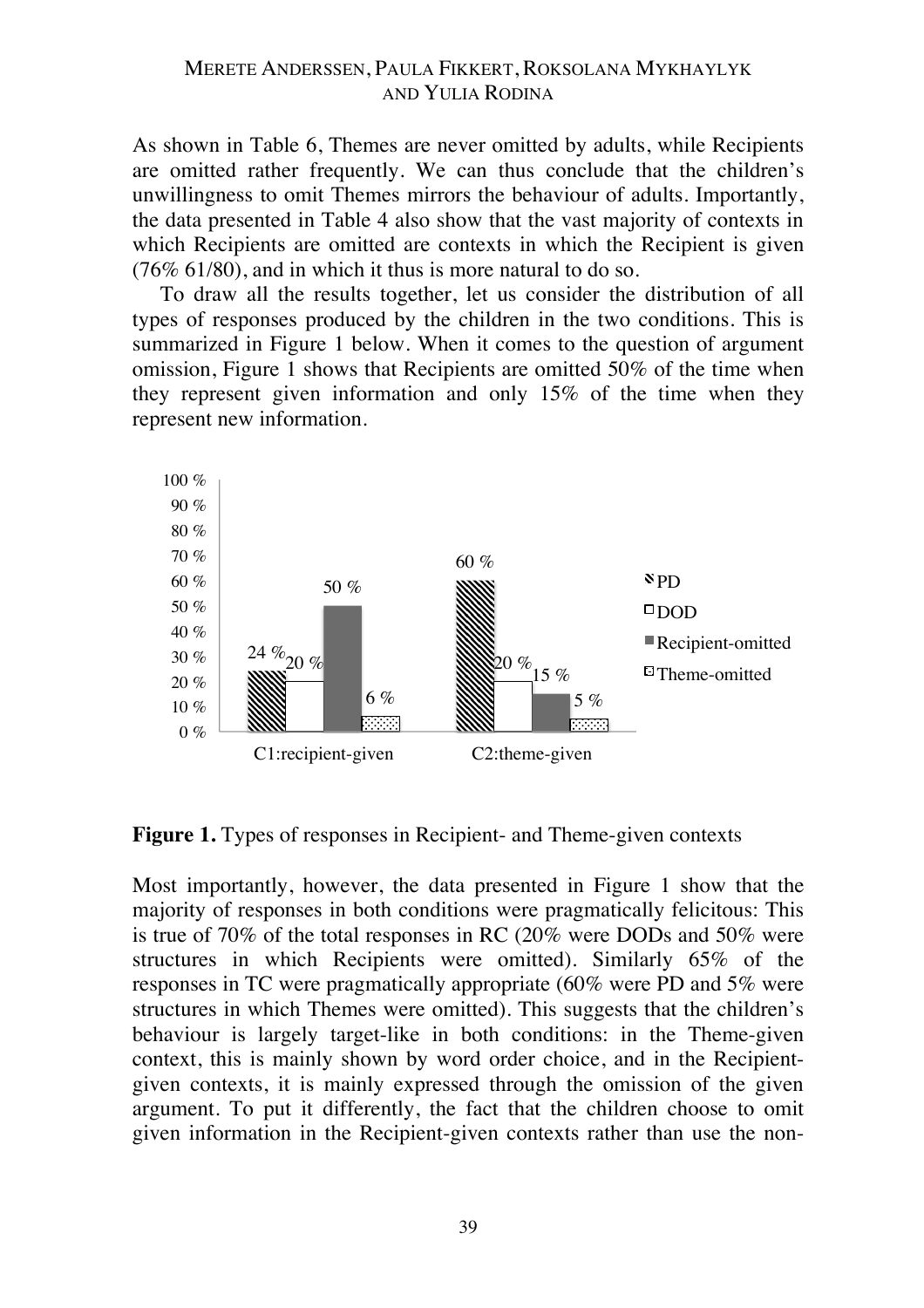target word order (i.e. PDs) reveals that they are sensitive to givenness with the Dative Alternation.

## **8. Conclusion**

The goal of the present study was to investigate the extent to which Norwegian children use givenness as a criterion for determining the choice of word order with the Dative Alternation. The results of the study suggest that givenness indeed plays a role. This pragmatic sensitivity is expressed in two ways: either by the use of the appropriate word order (PD vs. DOD) or by the omission of a previously mentioned argument. The latter is most clearly true of given Recipients. Thus, despite the fact that the children are more likely to produce PDs when the Theme is given than DODs when the Recipient has been previously introduced, we argue that our results show that child grammar is guided by the general principles of pragmatics in a target-like way.

#### **References**

- Aissen, Judith. 1999. 'Markedness and subject choice in Optimality Theory,' *Natural Language and Linguistic Theory* 17, 673-711.
- Åfarli, Tor. 1992. *The Syntax of Norwegian Passive Constructions*, John Benjamins, Amsterdam.
- Anderssen, Merete, Kristine Bentzen, Yulia Rodina and Marit Westergaard**.** 2010. 'The Acquisition of Apparent Optionality: Word Order in Subject and Object shift Constructions in Norwegian,' in Merete Anderssen, Kristine Bentzen and Marit Westergaard (eds.), *Variation in the Input: Studies on the Acquisition of Word Order.* [Studies in Theoretical Psycholinguistics 39], Springer Verlag, 241-270.
- Anderssen, Merete. 2006. *The acquisition of compositional definiteness in Norwegian*, PhD dissertation, University of Tromsø.
- Arnold, Jennifer E., Anthony Losongco, Thomas Wasow and Ryan Ginstrom. 2000. 'Heaviness and newness: The effect of structural complexity and discourse status on constituent ordering,' *Language* 76.1, 28-55.
- Baker, Mark. 1988. *Incorporation: A Theory of Grammatical Function Changing*, University of Chicago Press, Chicago.
- Beck, Sigrid and Kyle Johnson. 2004. 'Double objects again,' *Linguistic Inquiry* 35.1, 97-123.
- Bresnan, Joan and Tatiana Nikitina. 2009. 'The gradience of the Dative Alternation,' in Linda Uyechi and Lian Hee Wee (eds.) *Reality Exploration and Discovery: Pattern Interaction in Language and Life*, CSLI Publications, Stanford, 161--184.
- Bresnan, Joan, Anna Cueni, Tatiana Nikitina, and Harald Baayen. 2007. 'Predicting the dative alternation,' in G. Boume, I. Krämer, and J. Zwarts (eds.) *Cognitive Foundations on Interpretation*, Royal Academy of Science, Amsterdam, 69-94.
- Cho, Sookeun, Miseon Lee, William O'Grady, Minsun Song, Takaaki Suzuki, and Naoko Yoshinaga. 2002. 'Word order preferences for direct and indirect objects in children learning Korean,' *Journal of Child Language* 29, 897-909.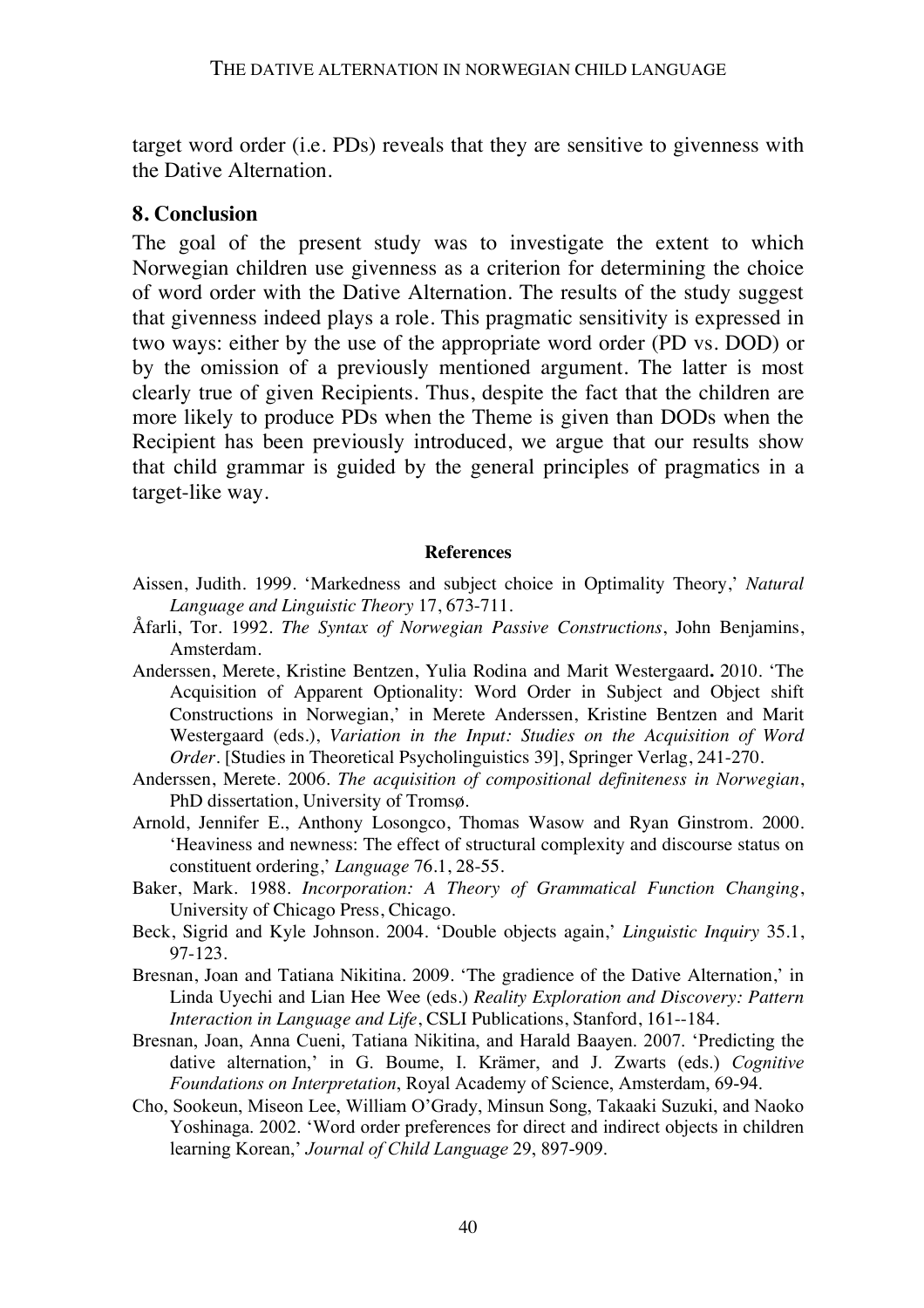Conwell, Erin and Katherine Demuth. 2007. 'Early syntactic productivity: Evidence from dative shift,' *Cognition* 103, 163-179.

Cook, Vivian. 1976. 'A note on indirect objects,' *Journal of Child Language*, 3, 435-437.

- den Dikken, Marcel. 1995. *On the Syntax of Verb-Particle, Triadic, and Causative Constructions*, Oxford University Press, New York.
- Fikkert, Paula. 2011. Double Object constructions in Dutch: What's the use? Evidence from experimental child and adult data. Presentation at the VAMOS Workshop: Objects, Information Structure, Prosody, and Acquisition. Tromsø 4-5 April 2011.
- Gropen, Jess, Steven Pinker, Michelle Hollander, Richard Goldberg, and Ronald Wilson. 1989. 'The learnability and acquisition of the dative alternation in English,' *Language* 65.2, 203-257.
- Harley, Heidi. 2002. 'Possession and the double object construction,' In Johann Rooryck and Pierre Pica (eds.) *Linguistics Variation Yearbook*, John Benjamins, Amsterdam/Philadelphia, 29-68.
- Hellan, Lars. 1991. 'The phasal nature of double object clusters,' In Werner Abraham, Wim Kosmeijer and Eric Rauland (eds.) *Issues in Germanic Syntax*, Mouton de Gruyter, Berlin, 67-92.
- Larson, Richard K. 1988. 'On the double object construction,' *Linguistic Inquiry* 19, 335- 392.
- de Marneffe, Marie-Catherine, Scott Grimm, Inbal Arnon, Susannah Kirby, and Joan Bresnan. 2011. 'A statistical model of the grammatical choices in child production of dative sentences.' *Language and Cognitive Processes.* DOI: 10.1080/01690965.2010.542651, 1-37.
- Osgood, Charles and Annette M. Zehler. 1981. 'Acquisition of bi-transitive sentences: pre-linguistic determinants of language acquisition,' *Journal of Child Language*, 8, 367-383.
- Rappaport Hovav, Malka and Beth Levin. 2008. 'The English Dative Alternation: The Case for Verb Sensitivity,' *Journal of Linguistics* 44, 129-167.
- Roeper, Thomas, Lapointe, Steven, Bing, Janet, and Tavakolian, Susan. 1981. 'A lexical approach to language acquisition,' in Susan Tavakolian (ed.) *Language Acquisition and Linguistic Theory*, 35-58, MIT Press, Cambridge, MA.
- Snyder, William and Karin Stromswold. 1997. 'The structure and acquisition of English dative constructions,' *Linguistic Inquiry* 28, 281-317.
- Stephens, Nola. 2010. *Given-before-new: the effects of discourse on argument structure in early child language*, PhD dissertation, Stanford University.
- Tungseth, May Ellin. 2006. *Verbal Prepositions in Norwegian: Paths, Places and Possession*, PhD dissertation, Tromsø University.
- Viau, Joshua. 2006. 'Give=cause+have/go: Evidence for early semantic decomposition of dative verbs in English child corpora,' in David Bamman, Tatiana Magnitskaia, and Colleen Zaller (eds.) *BUCLD 30 Proceedings*, 665-676.
- Wasow, Thomas. 2002. *Postverbal Behavior*. CSLI Publications.
- Westergaard, Marit R. 2003. 'Word order in Wh-Questions in a North Norwegian dialect: Some evidence from an acquisition study,' *Nordic Journal of Linguistics* 26.1, 81- 109.
- Westergaard, Marit. 2009. *The Acquisition of Word Order: Micro-cues, Information Structure and Economy,* [Linguistik Aktuell/Linguistics Today 145], John Benjamins.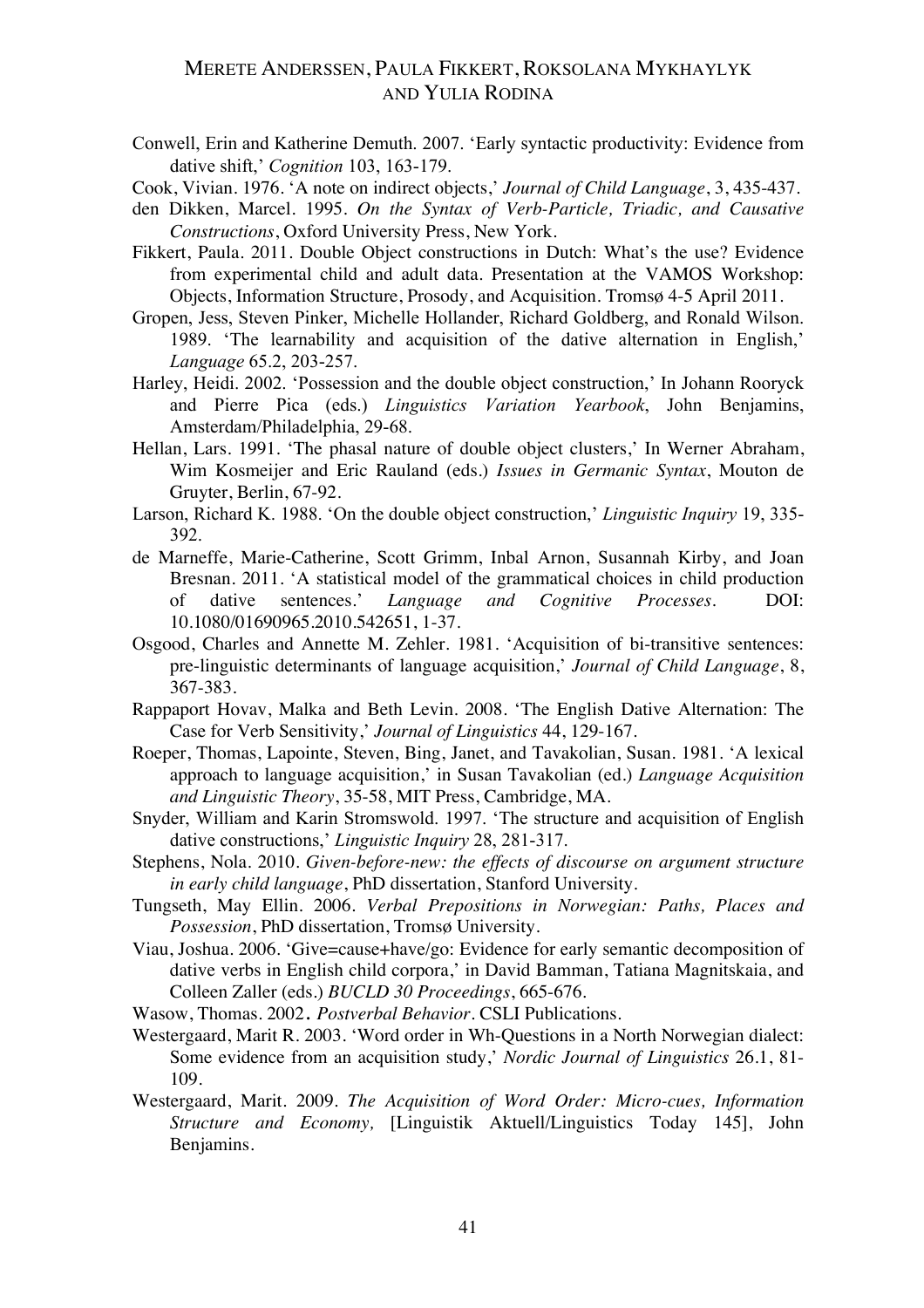# **Appendix**

In this appendix we provide an overview of the results discussed in this paper with child responses without verbs excluded (see section 6, footnote 6). All of these tables originally appeared in subsection 6.1. The first of these is Table 2 (repeated from p. 10), which provides an overview of both one and two argument responses. Next, Table 3 (from p. 12) shows the distribution of the two word order patterns in the two conditions, and then finally, Table 4 (from p. 13) shows the number of one-argument responses in the two conditions. In each case, the original table is followed by the modified one.

| <b>Condition</b>   | Two arg, $\%$ (N) | One arg, $\%$ (N) | Total, N |
|--------------------|-------------------|-------------------|----------|
| RC:Recipient-given | 44 $\%$ (53)      | 56 $% (69)$       | 122      |
| TC: Theme-given    | 80 $% (100)$      | $20\%$ (25)       | 125      |
| Total              | 62% (153)         | 38% (94)          | 247      |

**Table 2.** One and two argument responses in two conditions (p.10)

**Table 2-1.** One and two argument responses *with No-Verb responses excluded*

| <b>Condition</b>   | Two arg, $\%$ (N) | One arg, $\%$ (N) | <b>Total, N</b> |
|--------------------|-------------------|-------------------|-----------------|
| RC:Recipient-given | 54\% $(35)$       | 46\% (30)         | 65              |
| TC: Theme-given    | $97\% (67)$       | $3\%$ (2)         | 69              |
| Total              | $76\%$ (102)      | $24\%$ (32)       | 134             |

**Table 3.** Distribution of the two types of word orders across conditions (p.12)

| <b>Condition</b>                      | $PD, \%$ (N) | DOD, $\%$ (N) | Total, N |
|---------------------------------------|--------------|---------------|----------|
| RC: Recipient-given<br>(target - DOD) | $57\%$ (29)  | 43\% $(24)$   | 153      |
| TC: Theme-given<br>$(target - PD)$    | $75\%$ (75)  | $25\%$ (25)   | 100      |